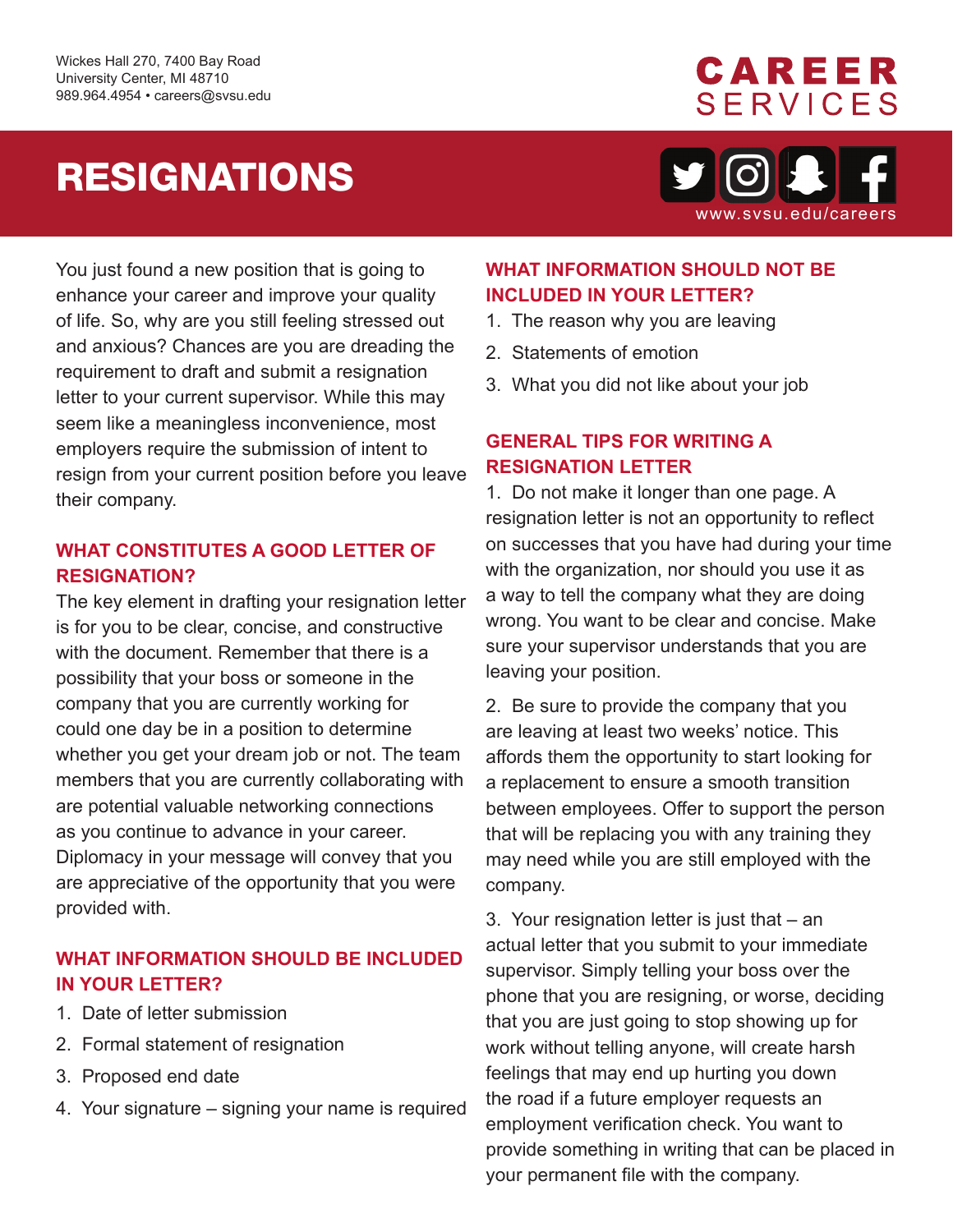## RESIGNATIONS



CAREER

**SERVICES** 

4. As you are writing your letter, keep in mind that you will want to have talking points prepared for the inevitable conversation that you will have with your supervisor. There is a good chance that your supervisor will want to speak with you immediately upon receipt of your resignation letter, and it is important that this conversation remains just as professional as that content contained within your resignation letter.

5. If you have built a strong relationship with your supervisor, a personal note at the end of the resignation letter would convey your appreciation for their support throughout your employment. This allows you to leave on a good note and might prove beneficial if you ever need your employer to serve as a reference for future career endeavors.

Submitting a letter of resignation can be a very stressful and anxiety-filled time in a professional's career, but it is important to remember that the goal of the letter is to clearly convey that you are leaving your current position. By following the guidelines listed above and utilizing the Sample Letter of Resignation Template that follows, you should be able to craft a professional message that allows you to amicably part ways with your current employer.